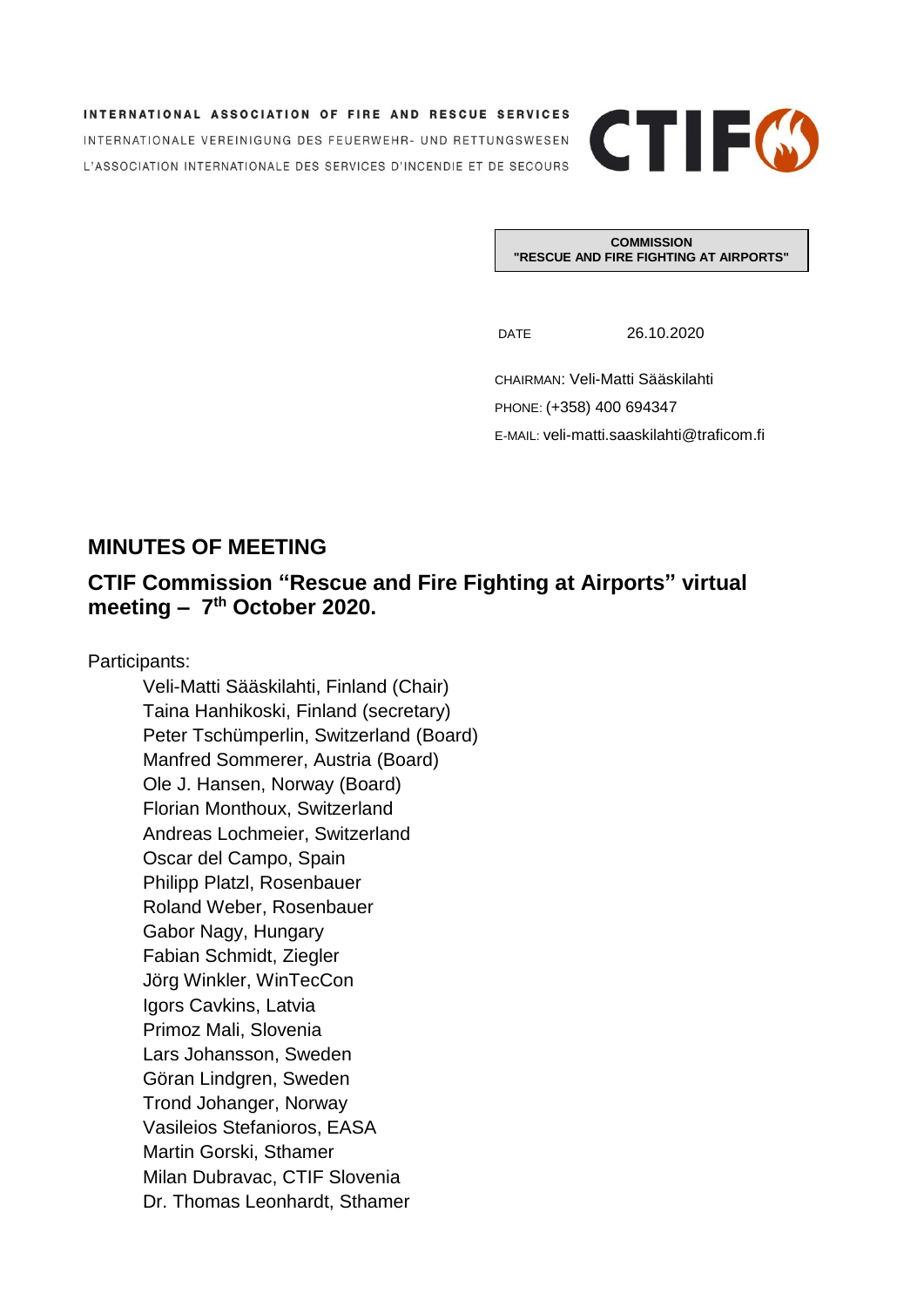09:00 – 09.05 Welcome, Veli-Matti Sääskilahti

Chair Veli-Matti Sääskilahti opened the meeting. He gave thanks to the board of the Commission for helping out in organizing the meeting online. COVID-19 has postponed the physical meeting but hopefully next year there will be the opportunity to have one.

09:05 – 09.15 Approval of minutes Ljubljana 2019, Veli-Matti Sääskilahti The agenda was accepted as proposed.

Rules of the meeting were sent prior to the meeting. The meeting is recorded for the purpose of making notes; the recording will not be published or shared with anyone. After a round of introduction, a special thanks was sent to Milan for the last year's meeting in Ljubljana. Chair Sääskilahti went through last meeting's minutes. Minutes of the meeting were approved.

09:15 – 09.30 Commission activities, Result of the questionnaire COVID-19, Ole Hansen

Chair Sääskilahti presented the activities done during last year. Hansen presented the results of the questionnaire sent out regarding cooperation and work done in relation to COVID-19. The situation at the moment is that most try to train as usual but with some changes.

09:30 – 10.00 News from EASA, Vasileios Stefanioros

Vasileios presented news from EASA. Topics included medical standards, training fuels at airports etc. There is also regulation from the EU about language proficiency in the maneuvering area. This will be published Oct 8, 2020 and more information will be given towards the end of the year. See [ctif.org](https://www.ctif.org/commissions-and-groups/fire-and-rescue-airports)

10:00 – 10.15 Break

10:15 – 10.50 Foam, Aff using in future, Dr. Thomas Leonhardt

Presentation about FFF foams. There has been recent changes in legislation concerning firefighting foams. In firefighting, there is a dispersive use of chemicals which end up in the environment. Customers are concerned about performance gaps. European chemical legislation, which has several parts, is pushing for change. The most important regulation is POP (persistence / pollution) list which is subject to national restrictions. REACH has been a game changer in the chemical legislation as with it chemicals brought to market need to be proven to be safe to use. The EC has tasked a company to run a study to limit certain substances (fluorinated carbon substances). A threshold criteria concerning foams needs to be met in all airports in January 1st 2023. After that, those foam agents going over the threshold of PFO8 level need to be replaced unless it is for class B firefighting and have a containment. Technical cleaning needs to be performed to gear to ensure cleanliness and avoid contamination; waste water of this cleaning needs to be disposed correctly (high-temperature incineration). ECHA plans to have the first legislation draft ready in 2021. Irrespective of the final text, exemptions etc you can consider that fluoride chemicals in firefighting will be very limited if allowed at all. Option is to use fluoride free foams. Foam needs to have certain qualities to be effective as an extinguishing substance which might be challenged when using fluoride free foams. There is also a conformity gap – all standards have a common principle: you test a foam in a scenario with certain parameters and you can extrapolate the results for "real life". This principle might not be true for fluoride free foams – jet fuels have different qualities than regular ones which means normal testing might not give accurate results. Rosenbauer is working on the topic with foam providers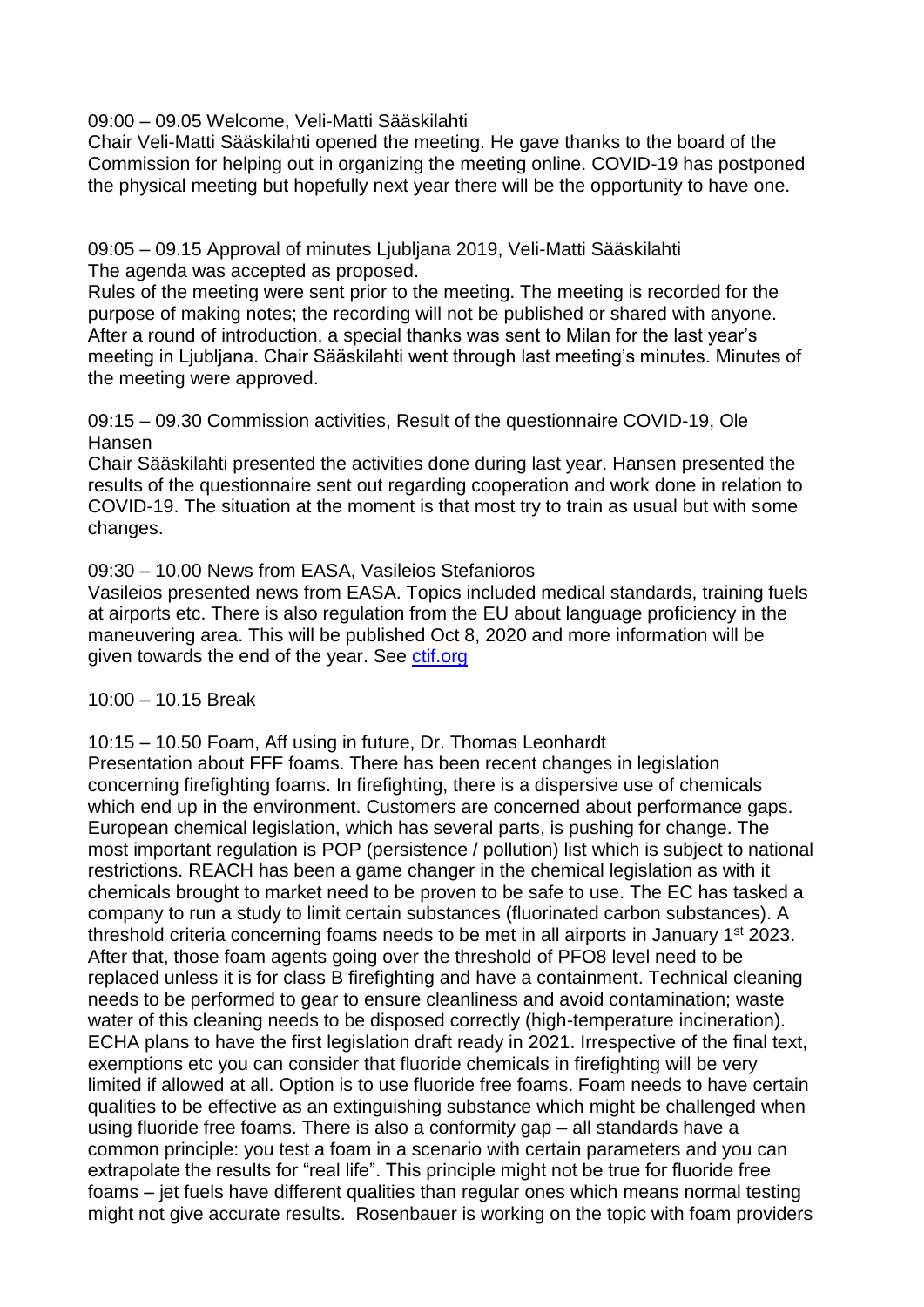for a solution which would be also financially viable. A cleaning method has been developed for equipment with a partner; their experience says it is possible to clean the metal parts, with plastic (porosity etc) it is more difficult to meet the limit. Cleaning can be 25 000 euro per truck on the site depending on how many hoses need to be changed etc.

10:50 – 11.00 Discussion how the airports handle the situation, all participants There has been a discussion to add alcohol to jet fuel. How this affects the foams depends on the amount of alcohol added. Biokerosin is also a new product made from bio alcohol (ethanol). For this, alcohol resistant foam is not needed. The presentation will be shared with the participants.

11:00 – 11.30 Corona virus in airports case Vienna, Manfred Sommerer Manfred gave a presentation about COVID-19 in Austria. Emergency planning and procedures have been in place which have mostly been usable also for COVID-19. The flow of information about what is going on is good. Employees and operations need to be aware of the current situation all the time. First confirmed cases in the airport was in the end of January. It took about 7 hours from the authorities to decide what to do with the 3 Chinese persons in question as they had no residency in Austria. In the end, they were taken to hospital. At that time, nobody really knew the severity of the situation. Some facilities were set up which weren't used in the end such as showers (COVID-19 different from Ebola virus). See [ctif.org](https://www.ctif.org/commissions-and-groups/fire-and-rescue-airports)

11:30 – 12.30 Break

12:30 – 13.00 News from the member countries, participants

Each member country presented their news. In Germany, passenger numbers are very low, air cargo also lower than last year but not as bad. Some airports have issues with providing income for their firefighter crews. Exercises have been cancelled etc. If you want to do a training in a training base, the lockdown has also been extended to companies, and some smaller airports have been closed. Learning how to deal with the virus is ongoing. Fires in parking facilities especially with electrical vehicles is an increasing problem.

In Sweden the issues are similar to those already mentioned; low traffic etc. 10 out of 40 airports have no traffic at all. At Arlanda airport only one runway is in use and only one of the two fire stations is open. Terminals 2-4 have been closed; all traffic is in terminal 5. In 2019, 80-90 000 passengers per day – now about 12-15 000 passengers per day. Smoke diving test has been reduced due to COVID-19. New fuel is tested (new diesel which is environmentally friendly).

In Switzerland national directive updated to have minimum requirements for airports. Directive includes minimum level of safety, for example.

A suggestion was made to have a chat channel or workshop on topics such as EASA regulation or others issues (TRA, fuel).

13:00 – 14.00 News from companies, see presentations [ctif.org](https://www.ctif.org/commissions-and-groups/fire-and-rescue-airports)

Dr. Sthamer Rosenbauer **WinTecCon Ziegler** 

14:00 – 14.10 CTIF News and web page, Ole Hansen